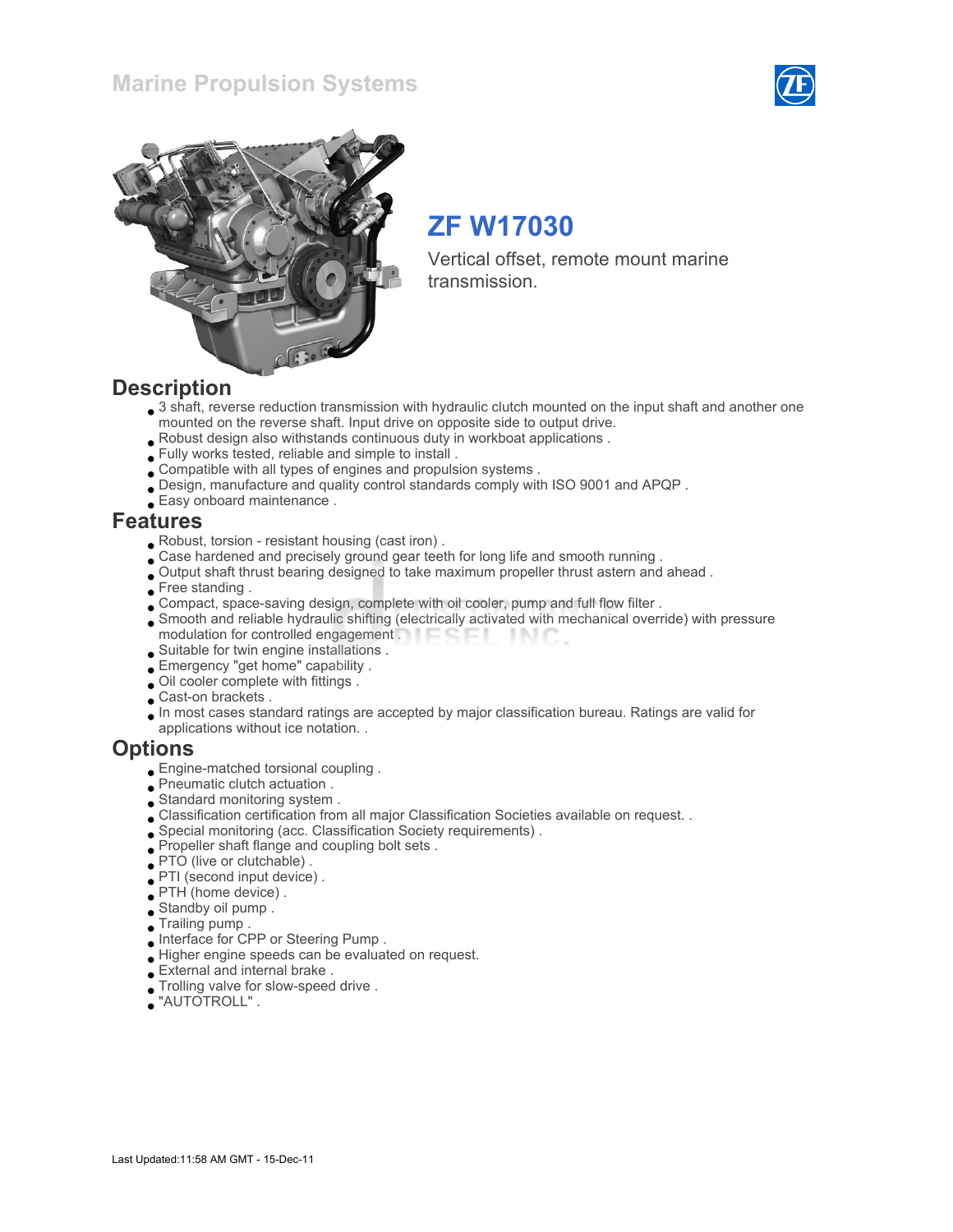# ZF W17030 Ratings

## Continuous Duty

| <b>RATIOS</b>                                 | MAX. TORQUE POWER/RPM |      |          |                                                   | <b>INPUT POWER CAPACITY</b> |    |           |    |           |    | MAX.       |
|-----------------------------------------------|-----------------------|------|----------|---------------------------------------------------|-----------------------------|----|-----------|----|-----------|----|------------|
|                                               | Nm                    | ftlb | kW       | hp                                                | <b>kW</b>                   | hp | <b>kW</b> | hp | <b>kW</b> | hp | <b>RPM</b> |
|                                               | 720 rpm               |      | 1000 rpm |                                                   | 1200 rpm                    |    |           |    |           |    |            |
| $(1.974^*, 2.500^*, 3.034, 3.500^*)$<br>3.958 | 20342                 |      |          | 15003 2.1301 2.8564 1534 2057 2130 2856 2556 3428 |                             |    |           |    |           |    | 1600       |

\* Special Order Ratio.

Higher engine speeds can be evaluated on request.

Ratings shown for the ZF W17000, and larger gearboxes, are valid for applications without ice classification and comply with BV (Bureau Veritas) rules.

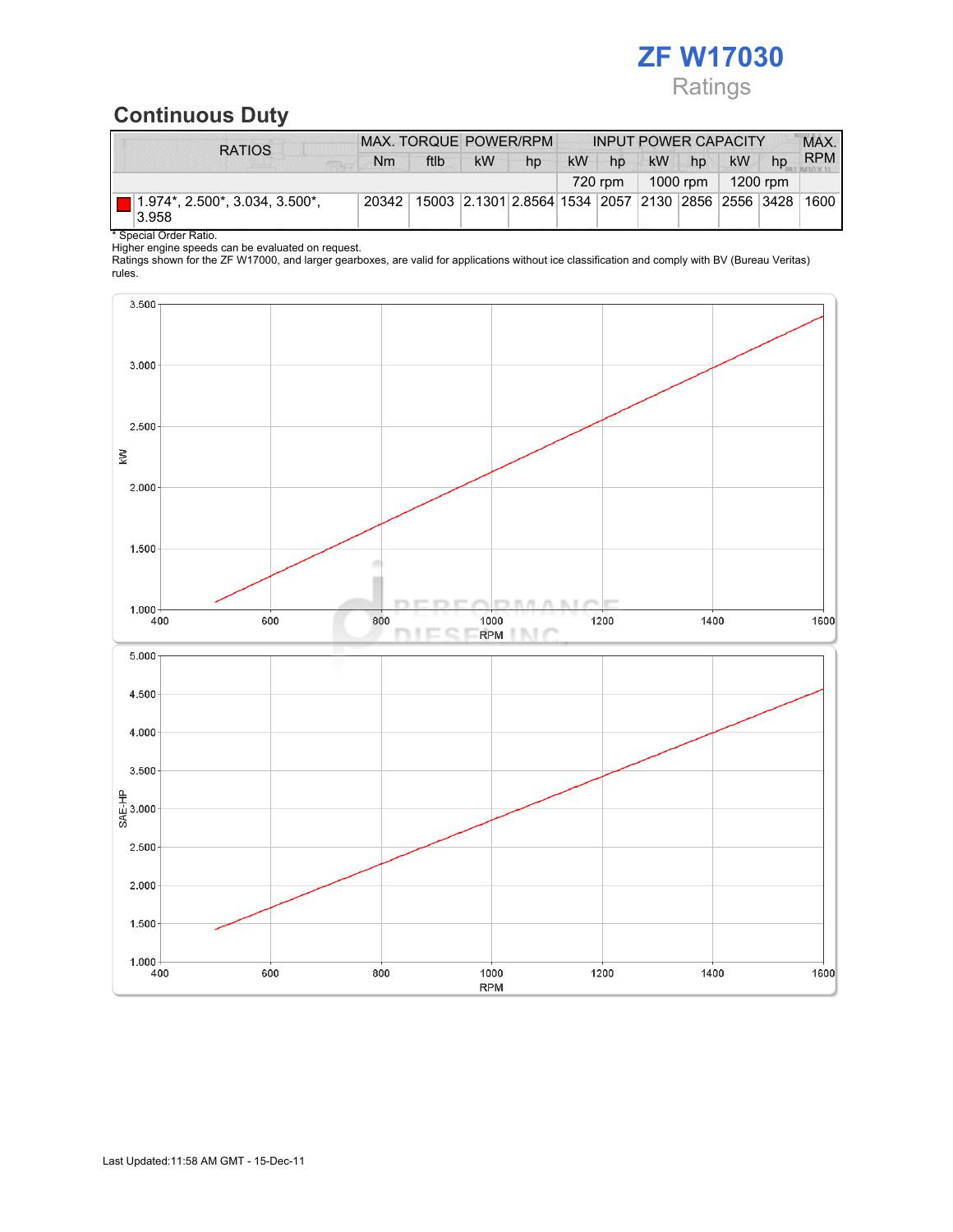





|                             | MIU X.<br>mm (inches) |                |                |                            |              |              |                |            |  |  |  |
|-----------------------------|-----------------------|----------------|----------------|----------------------------|--------------|--------------|----------------|------------|--|--|--|
|                             | <b>B</b> <sub>1</sub> | B <sub>2</sub> | H <sub>1</sub> | H <sub>2</sub>             |              |              | L <sub>2</sub> |            |  |  |  |
| 475(18.7)                   | 785 (30.9)            | 785 (30.9)     | 610(24.0)      | 940 (37.0)                 | 1,866 (73.5) | 1,504 (59.2) | 488 (19.2)     | 890 (35.0) |  |  |  |
|                             |                       | Weight kg (lb) |                | Oil Capacity Litre (US qt) |              |              |                |            |  |  |  |
| 4,620 (10,164)<br>171 (181) |                       |                |                |                            |              |              |                |            |  |  |  |

| <b>Output Coupling Dimensions</b> |  |  |  |  |
|-----------------------------------|--|--|--|--|

|    |    |          |  |    |                                                         | <b>Bolt Holes</b> |     |              |      |  |
|----|----|----------|--|----|---------------------------------------------------------|-------------------|-----|--------------|------|--|
|    |    |          |  |    |                                                         |                   | No. | Diameter (E) |      |  |
| mm | in | mm in mm |  | in | mm                                                      |                   |     | mm           |      |  |
|    |    |          |  |    | 450   17.7   360   14.2   250   9.84   40.0   1.57   15 |                   |     | 29.0         | i 14 |  |

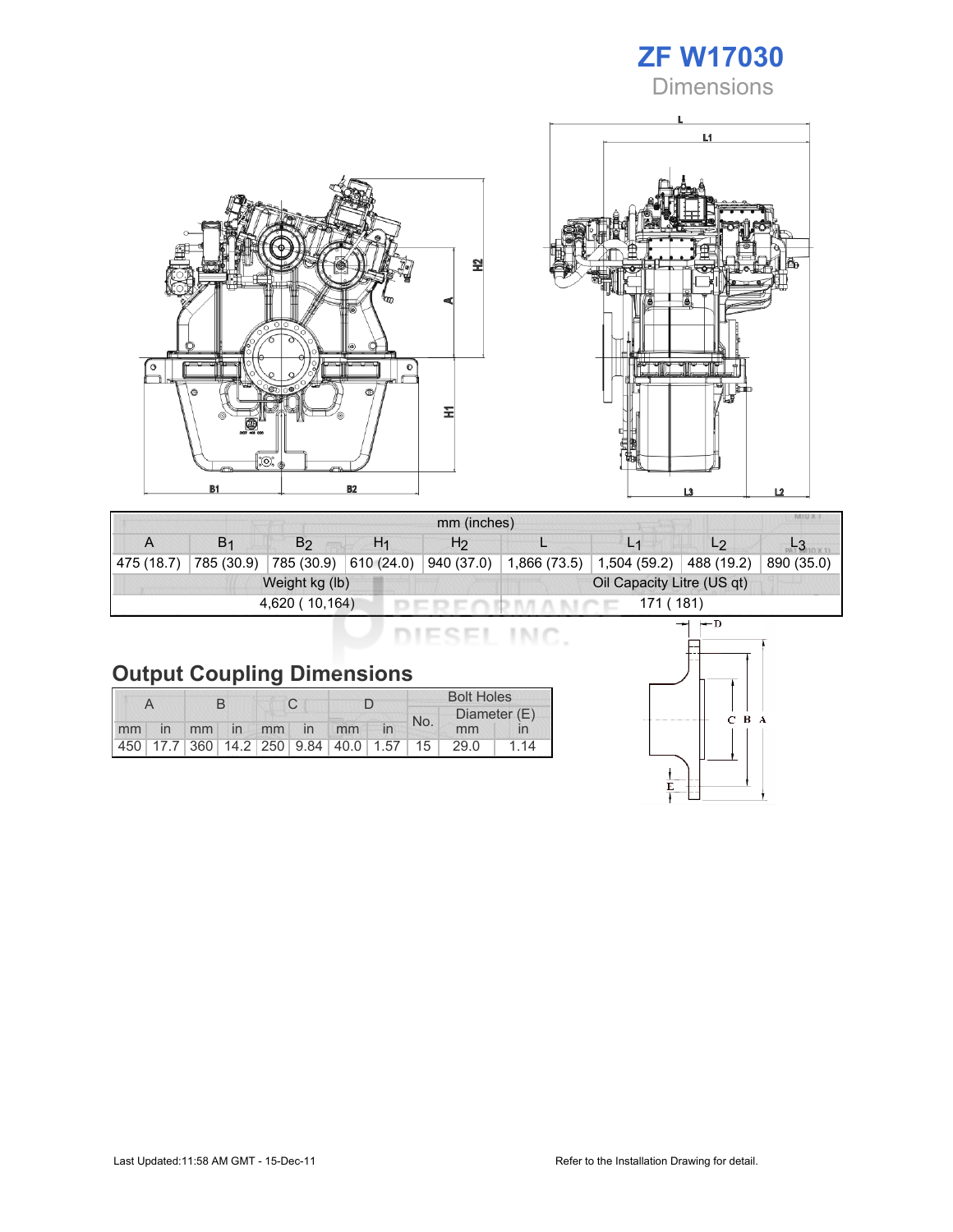

### **PTO Configurations**

#### Front PTO23 (R\* Version)



Front PTI24 (R\* Version)



Top PTO73 (R\*+NR\* Version)



Brake (R\* Version)



Front PTO81 (R\* Version)



#### Top PTO71 (R\*+NR\* Version)



Top PTO74 (R\*+NR\*Version)

╫

Output

shaft

<u>ш.</u>

г

<u>जाण</u>

च्णा

<u>गाँग</u>

<u>TUTL</u>

 $\overline{OD}$ 

 $Box$ 

**PTO** 

#### Front PTO83 (R\* Version)



#### Top PTO72 (R\*+NR\*Version)



#### Front PTO73 (aux. pump) with SAE A to CC (R\* Version)



\*R= Reversing \*NR= Non-Reversing

M

Input

shaft

Ŧ